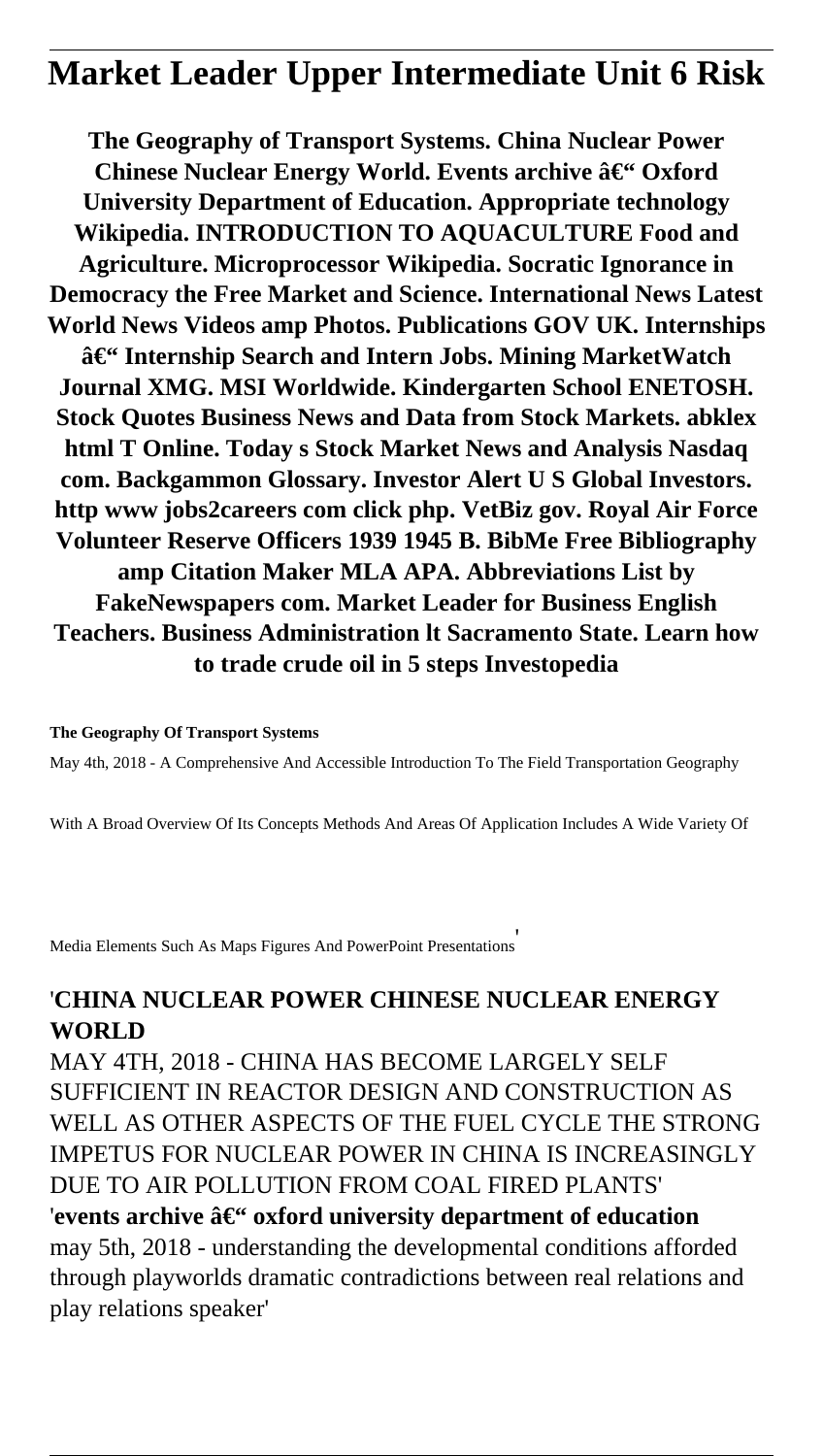#### '**APPROPRIATE TECHNOLOGY WIKIPEDIA** MAY 5TH, 2018 - APPROPRIATE TECHNOLOGY IS A MOVEMENT AND ITS MANIFESTATIONS

ENCOMPASSING TECHNOLOGICAL CHOICE AND APPLICATION THAT IS SMALL SCALE

DECENTRALIZED LABOR INTENSIVE ENERGY EFFICIENT ENVIRONMENTALLY SOUND AND

LOCALLY AUTONOMOUS''*introduction to aquaculture food and agriculture may 5th, 2018 - african regional aquaculture centre port harcourt nigeria centre regional africain d aquaculture port harcourt nigeria arac rep 87 wp 11*'

### '**Microprocessor Wikipedia**

May 6th, 2018 - A microprocessor is a computer processor which incorporates the functions of a central processing unit on a single integrated circuit IC or at most a few integrated circuits''**Socratic Ignorance in Democracy the Free Market and Science** May 3rd, 2018 - Socratic Ignorance in Democracy the Free Market and Science Democracy Much controversy continues over Socrates s attitude towards democracy I F Stone embarrassed that the first democracy should have killed a man for exercising freedom of speech and freedom of religion attempted to justify this by going after Socrates as an enemy of''**International News Latest World News Videos Amp Photos** May 5th, 2018 - Get The Latest International News And World Events From Asia Europe The Middle East And More See World News Photos And Videos At ABCNews Com'

### '*Publications GOV UK*

*May 5th, 2018 - Help us improve GOV UK Don't include personal or financial information like your National Insurance number or credit card details*'

'INTERNSHIPS â€" INTERNSHIP SEARCH AND INTERN JOBS MAY 6TH, 2018 - FIND INTERNSHIPS AND EMPLOYMENT OPPORTUNITIES IN THE LARGEST INTERNSHIP MARKETPLACE SEARCH PAID INTERNSHIPS AND PART TIME JOBS TO HELP START YOUR CAREER'

#### '**Mining MarketWatch Journal XMG**

May 4th, 2018 - Mining MarketWatch Journal Review Of MGX Minerals Inc CSE XMG OTCQB MGXMF'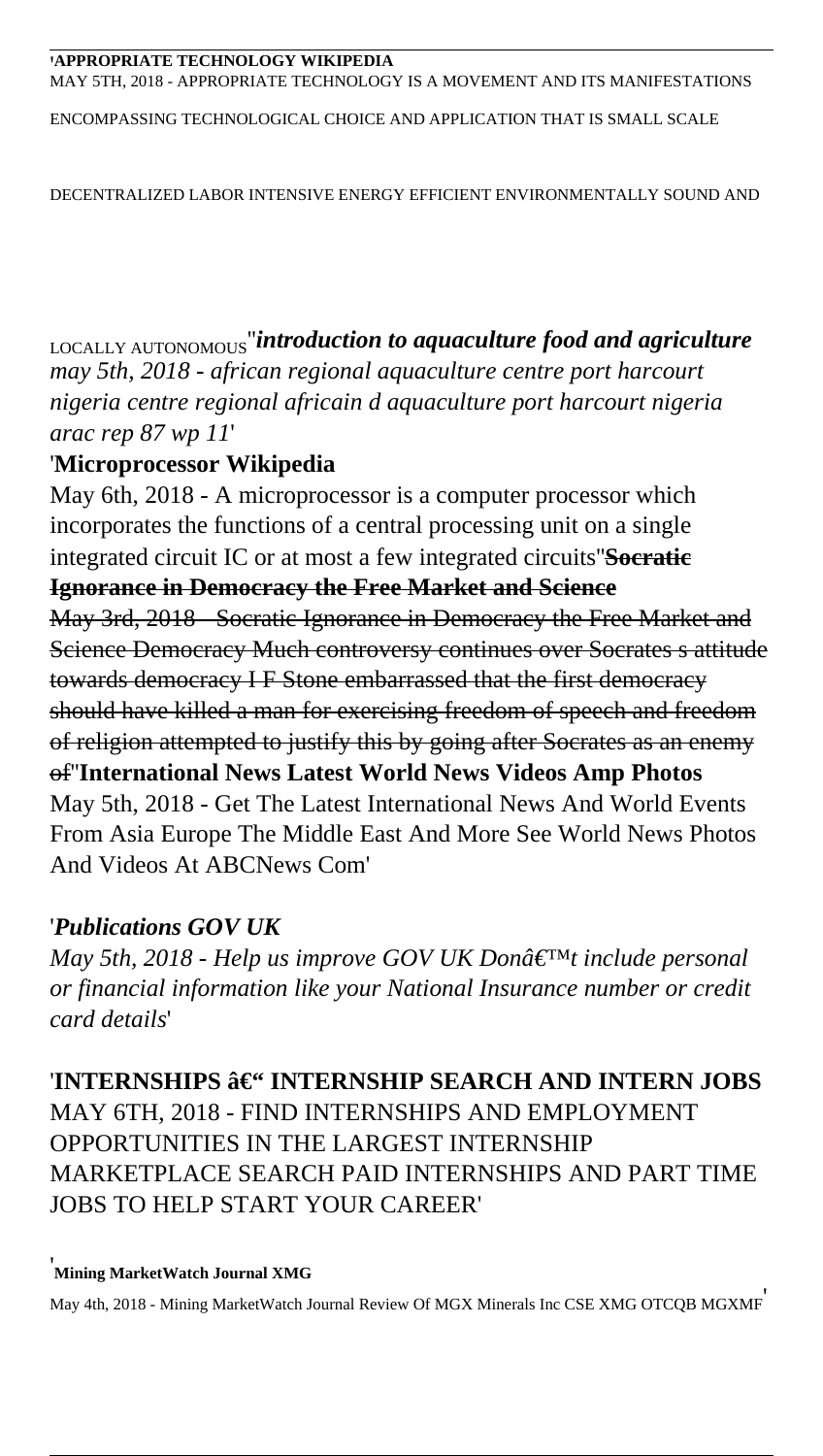#### '**msi worldwide**

may 1st, 2018 - management systems international msi a tetra tech company is a us based international

development firm that specializes in designing implementing and evaluating donor funded programs

supporting good governance in developing countries worldwide'

### '*KINDERGARTEN SCHOOL ENETOSH*

*MAY 5TH, 2018 - PREVENTIVE PRACTICE AT SECONDARY SCHOOL PREVENTIVE PRACTICE AT SECONDARY SCHOOL IN ORDER TO MAKE THE SCHOOL SAFER AND HEALTHIER VILNIUS PILAITES SECONDARY SCHOOL IS COMBINING VARIOUS PREVENTIVE METHODS AGAINST OFFENCES USE OF ALCOHOL TOBACCO AND DRUGS VIOLENCE AGAINST PEERS AND TEACHERS DELINQUENCY AND SOCIAL HELP FOR CHILDREN*''**Stock Quotes Business News And Data From Stock Markets**

May 6th, 2018 - Get The Latest Headlines On Wall Street And International Economies Money News Personal Finance The Stock Market Indexes Including Dow Jones NASDAQ And More'

### '**abklex html T Online**

**April 30th, 2018 - 100GE 100 GBit s Ethernet 16CIF 16 times Common Intermediate Format Picture Format 16QAM 16 state Quadrature Amplitude Modulation 1GFC 1 Gigabaud Fiber Channel 2 4 8 10 20GFC**'

### '**TODAY S STOCK MARKET NEWS AND ANALYSIS NASDAQ COM**

MAY 5TH, 2018 - GET THE LATEST NEWS AND ANALYSIS IN THE STOCK MARKET TODAY INCLUDING NATIONAL AND WORLD STOCK MARKET NEWS BUSINESS NEWS FINANCIAL NEWS AND MORE''*Backgammon Glossary*

*May 2nd, 2018 - Dictionary of terms and jargon specific to the game of backgammon*'

'**Investor Alert U S Global Investors**

**May 2nd, 2018 - Investor Alert Please note The articles listed below contain historical material The data provided was current at the**